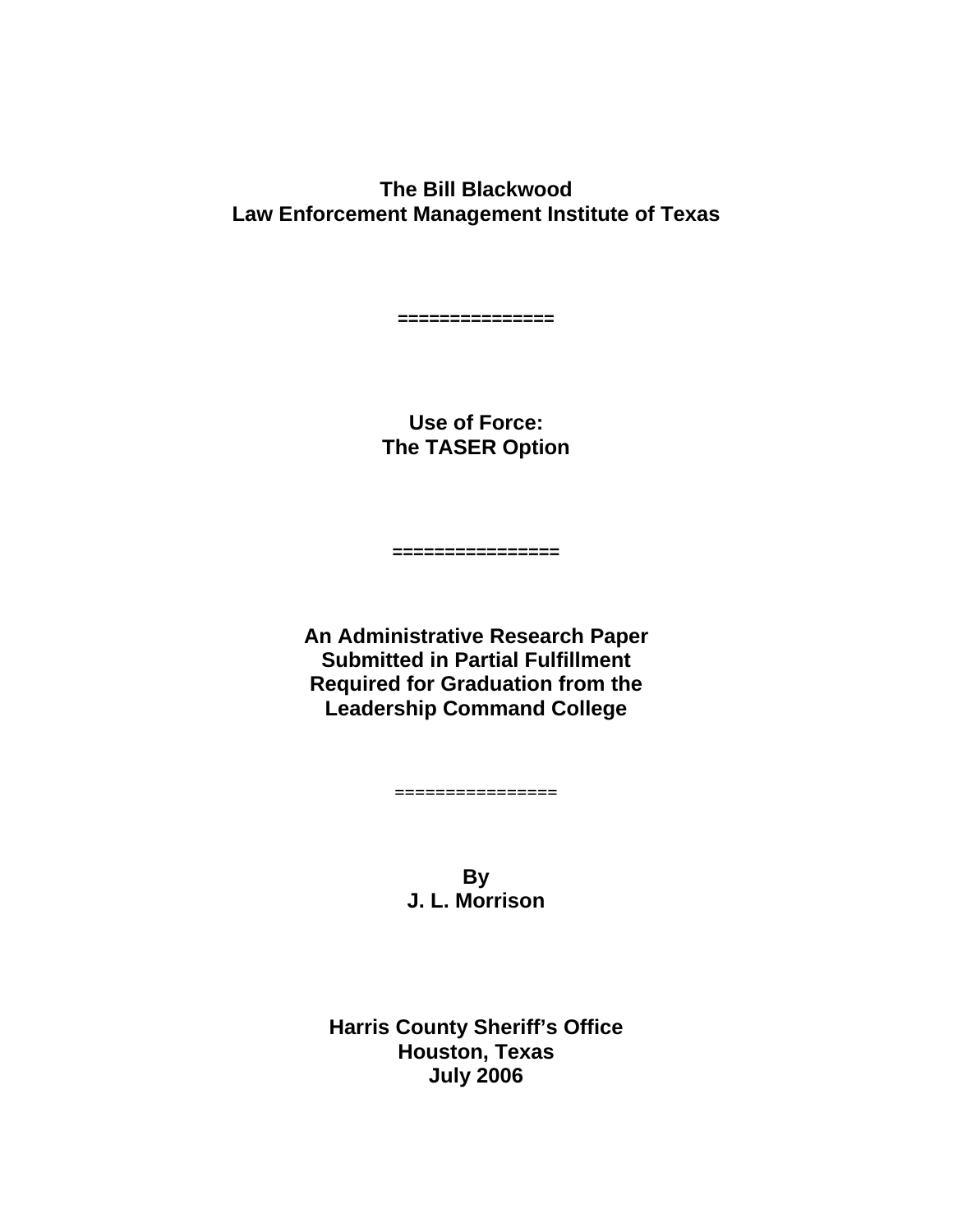#### **ABSTRACT**

 Should TASERS be added to the use of force continuum? Police use of force, what is it? Some levels of force listed on various use of force continuums do not even actually involve physical force. With numerous force options available to law enforcement officers, should another force option be added? The problem is that there has to be something available for officers to use that will immediately incapacitate an uncooperative or combative person, when the use of deadly force is too much. Some of the current options available can cause serious injury or death to the suspect and frequently the officer is also injured. Not to mention that the other options generally do not cause an immediate incapacitation.

 The methodology used to complete this research paper included a review of various newspaper articles, both for and against the use of TASERS, police policy regarding the use of force, TASER USAGE data provided by a large law enforcement organization, technical and training data provided by TASER International and personal experience. Early versions of the TASER do not appear to have had much of a benefit for the law enforcement community. The most current versions of TASERS have had a very positive impact on the law enforcement agencies that have included them in the use of force continuum. Officer injuries, officer involved shootings and suspect injuries have all decreased for some of the agencies that are now using the TASER. Some human rights organizations believe that TASERS should not be utilized by law enforcement agencies because of the ease at which they think TASERS can be abused. This author does believe that TASERS should be used by field officers and that more agencies will implement the TASER as a part of their use of force continuum.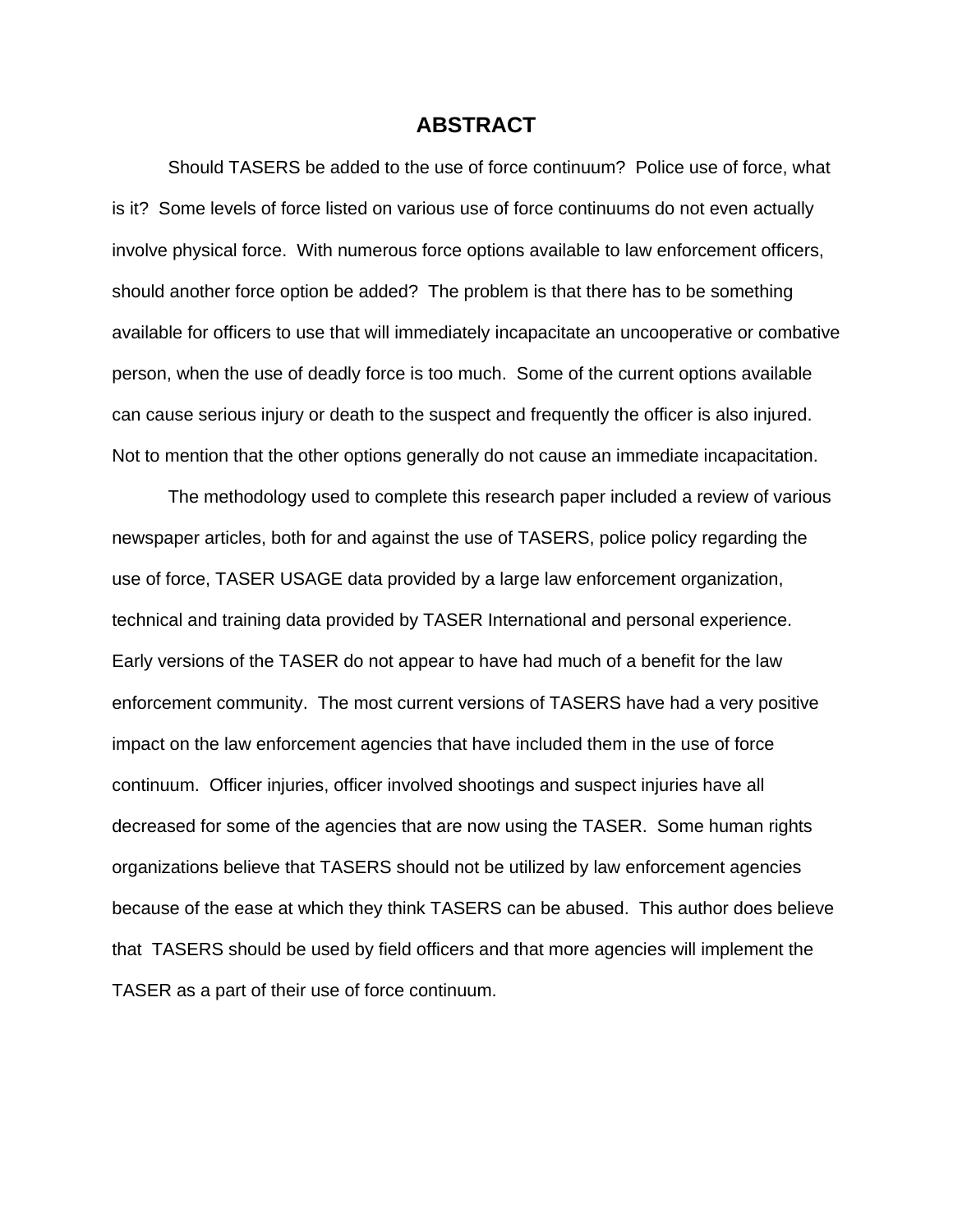# **TABLE OF CONTENTS**

# Page

### Abstract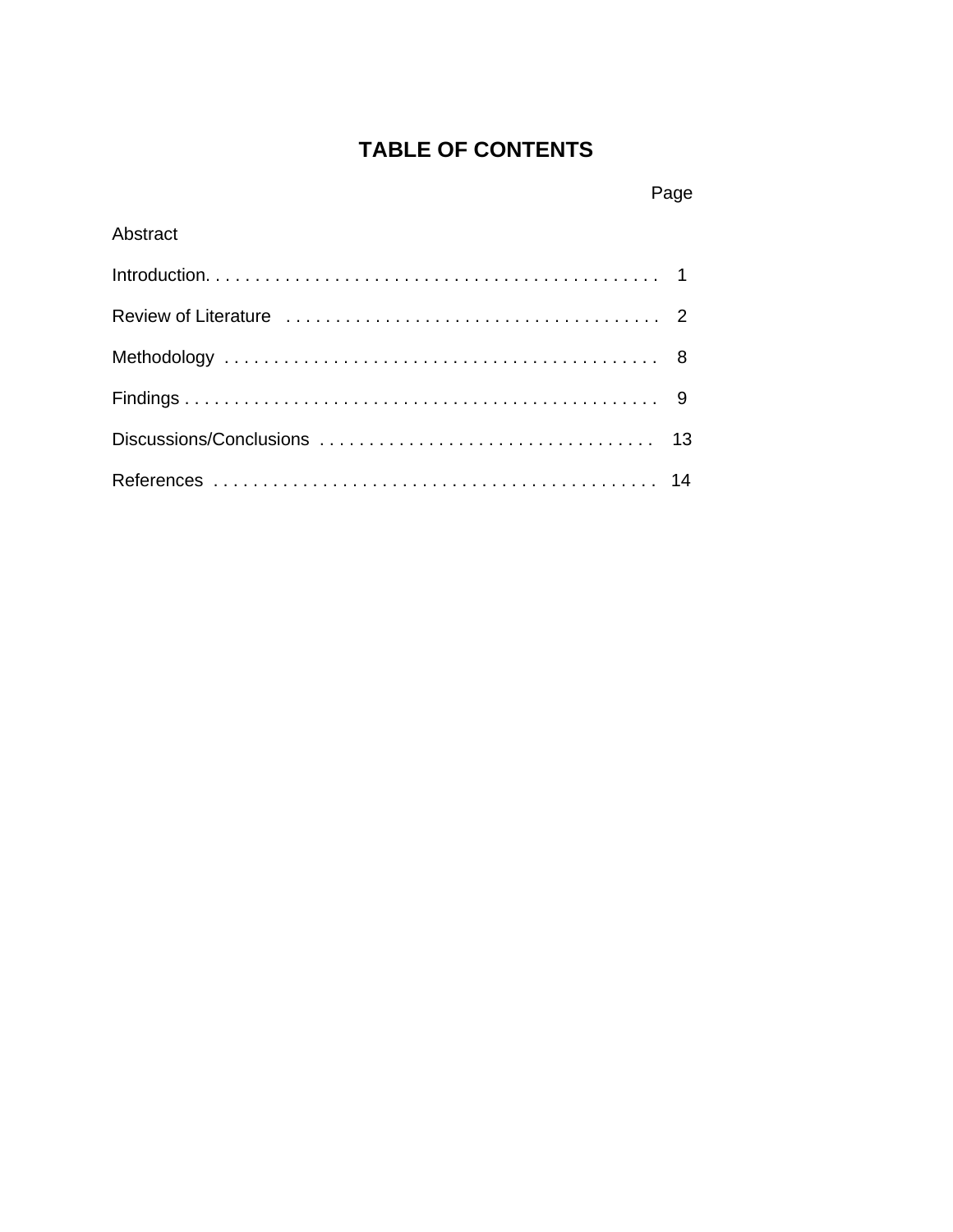#### **INTRODUCTION**

The phrase*, "use of force*" is rather ambiguous. There are two levels in the use of force continuum that do not utilize physical force at all. The levels that this author is referring to include: officer presence and verbal commands. The levels then increase to actual physical force, which include: a soft, empty hand, a hard, empty hand, the use of intermediate weapons, the use of impact weapons and deadly force. Within each of these categories there are many different devices or weapons that may be used. This researcher would like to consider whether or not there should be a new weapon or tool included with the many that are already in use today and if so, where should the new weapon or tool be placed on the ladder of force.

The subject regarding the appropriate use of force is one of the more controversial aspects of law enforcement. The local network news and newspapers are constantly deliberating over the law enforcement profession's proper or improper use of force. There are many Monday morning quarterbacks willing to judge whether or not excessive force was used. Even though the use of police force may not actually be a problem, the media and other special interests groups can make it a problem.

Why should law enforcement include the TASER as an acceptable use of force? Could the beating of Rodney King and the subsequent riots in Los Angeles been avoided. Had the current model of TASER been available, this author believes so. Rodney King is a black male who fled from Los Angeles police in a motor vehicle after police tried to stop him for a traffic violation. At the end of the vehicle pursuit Rodney King refused to comply with officers' commands and was tased. The TASER was ineffective. Police then used their batons to subdue Rodney King. The use of the batons was captured on video. This video taped use of the batons caused outrage among many across the world. The subsequent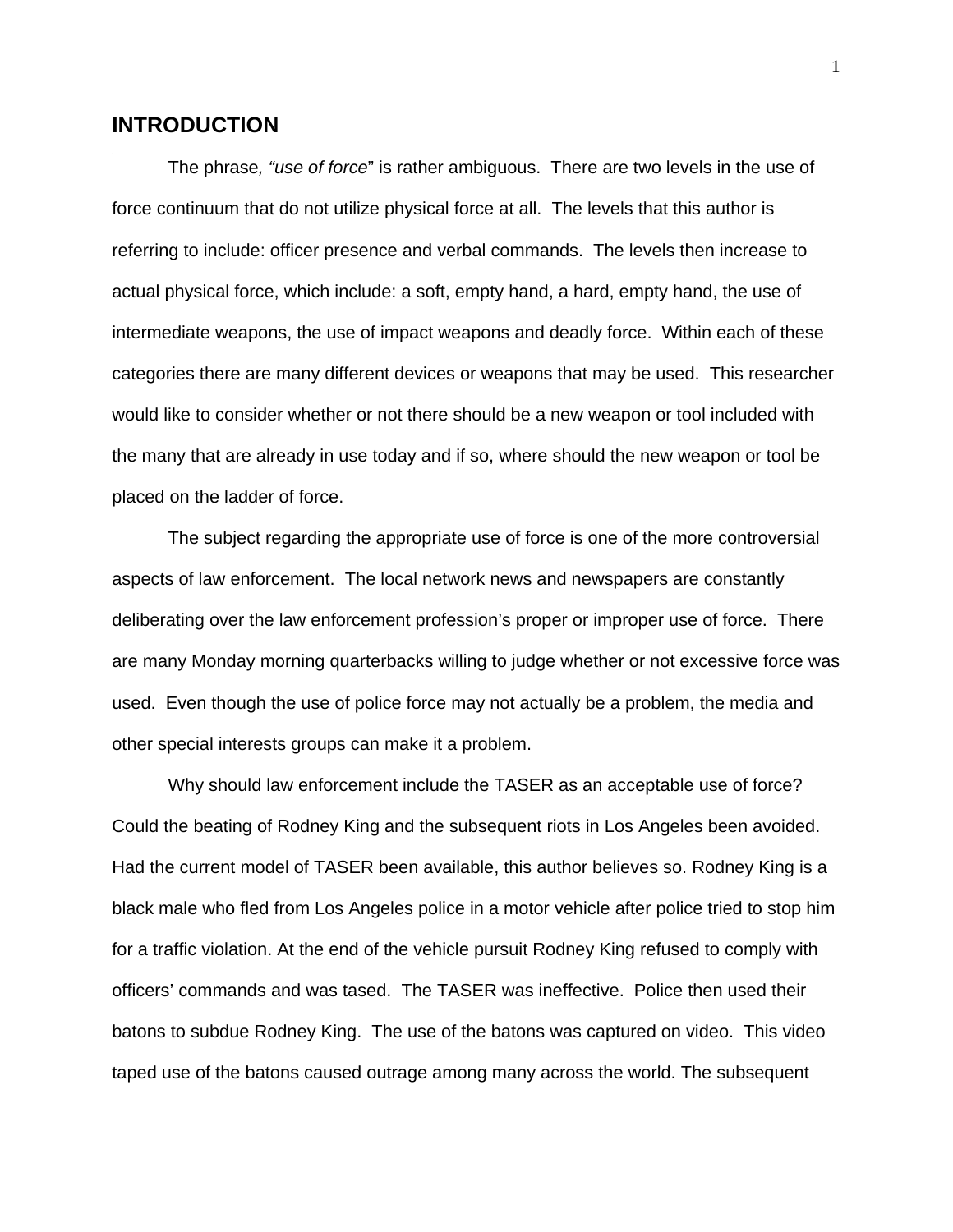charging of police with assault and their acquittal in state court sparked of the Los Angeles riots. The TASER used on Rodney King was an earlier version that only delivered seven watts and was a pain compliance weapon. The TASER X26 and M26 deliver 26 watts and 50,000 volts. The TASER X26 and M26 are not pain compliance weapons; they are an electrical muscular disruption device. The Bureau of Alcohol Tobacco and Firearms (ATF) classifies it as a conducted energy weapon.

The purpose of this research is to provide factual data to law enforcement agencies hoping to provide an additional level of force on the "use of force" continuum. As aforementioned, this researcher would like to consider whether or not there should be a new weapon or tool included with the many that are already in use today and if so, where should the new weapon or tool be placed on the ladder of force.

The author's method of inquiry will include several newspaper and magazine articles, training material from TASER International, medical studies, statistics from law enforcement agencies that have implemented the TASER and a survey. This survey will inquire whether or not the participating officer's agency allows the use of the TASER, if so how long they have used the TASER, if the TASER is in full field deployment, what other types of less-lethal weapons are available for use at their agency, etc. The method of inquiry will also include the author's personal knowledge as a student of the TASER operator and instructor course.

The anticipated findings from this research should propose that law enforcement agencies should allow the use of the TASER. The research may suggest that the TASER should be a mandatory weapon and may also determine that it should be placed between the *soft empty hand* and the *hard empty hand* on the "use of force" continuum.

Numerous law enforcement officers, their agencies and their respective local governments could benefit substantially from this research. Some of the benefits may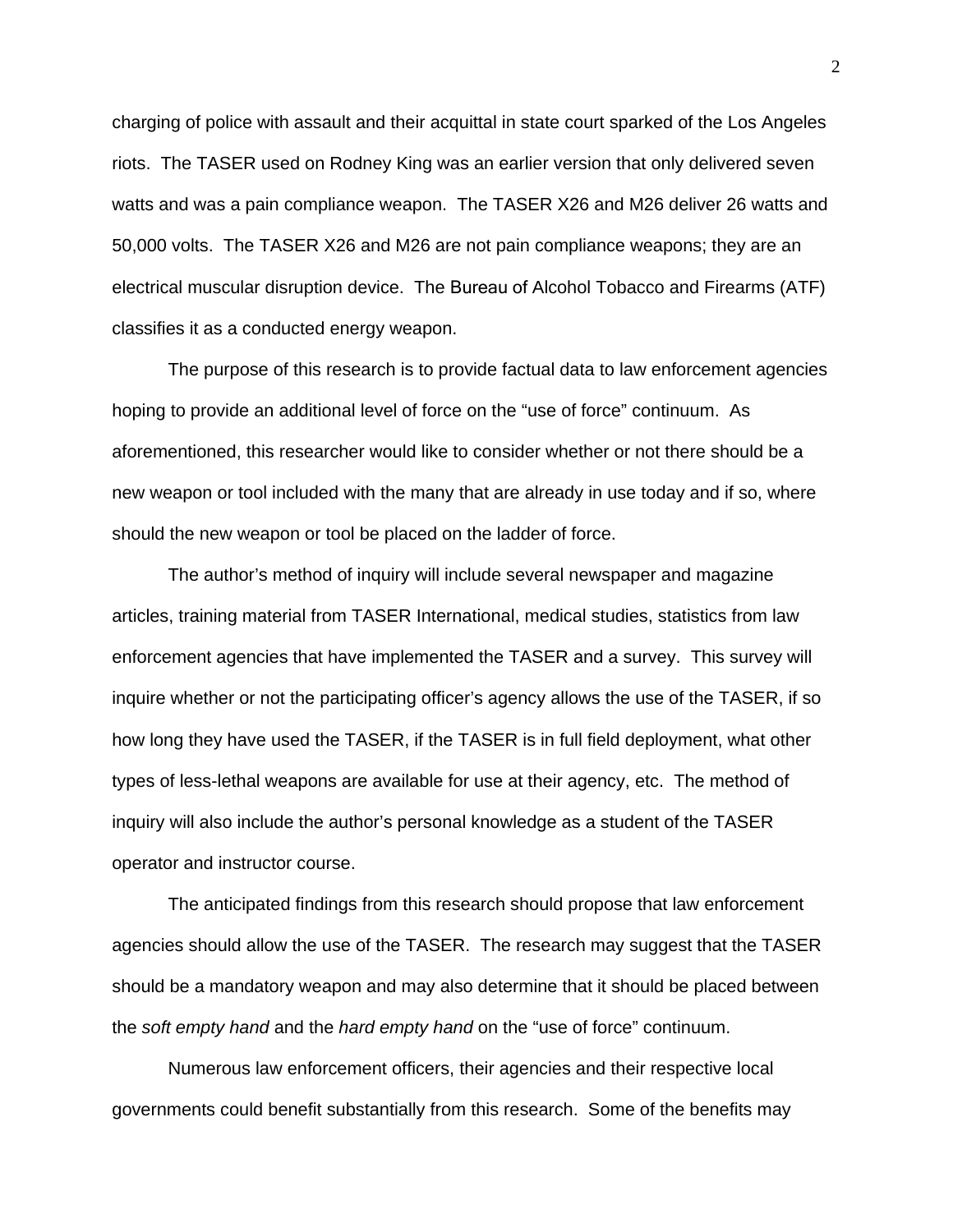include: information on reduction of officer and citizen injury rate, employee 'lost-time' reduction, lawsuit reduction rates and a decrease in the use of deadly force.

#### **REVIEW OF LITERATURE**

The inventor of the TASER is Jack Cover. Jack Cover was a chief scientist for NA.S.A. who invented the TASER as a response to President Johnson's Blue Ribbon Commission's call for non-lethal weapons. The TASER was originally developed between the years 1966 through 1974. TASER is a brand name and unofficially stands for Thomas A. Swift's Electric Rifle. It is named after the boyhood hero in Thomas Appleton's 1910-1941 Tom Swift book series. The generic term for these weapons is conducted energy weapon. During the original development stages, it was discovered that short duration, high energy, predominately direct-current pulses were non-injurious and non-lethal. It was also discovered that these short duration, high energy, direct-current pulses had a profound physiological and psychological effect upon both humans and animals. In 1974 the first generation TASER was introduced. It utilized a seven watt pulsed energy discharge to stun the target. The stun effect stimulated the nervous system with an electrical interference, which usually caused the target to submit because of the pain or discomfort felt. The seven watt system had and effective rating of 33% to 86%. People who were under the influence of drugs or alcohol (central nervous central depressants) and persons who were highly motivated were sometimes able to fight the effects of the first generation weapon.

 In 1995, TASER international introduced the second generation TASER. It too produced seven watts. This particular model was dubbed the AIR TASER 3400 series and the improvements include: a 50% reduction in weight and size, battery indicators and an automatic discharge timer. Although there were improvements to the physical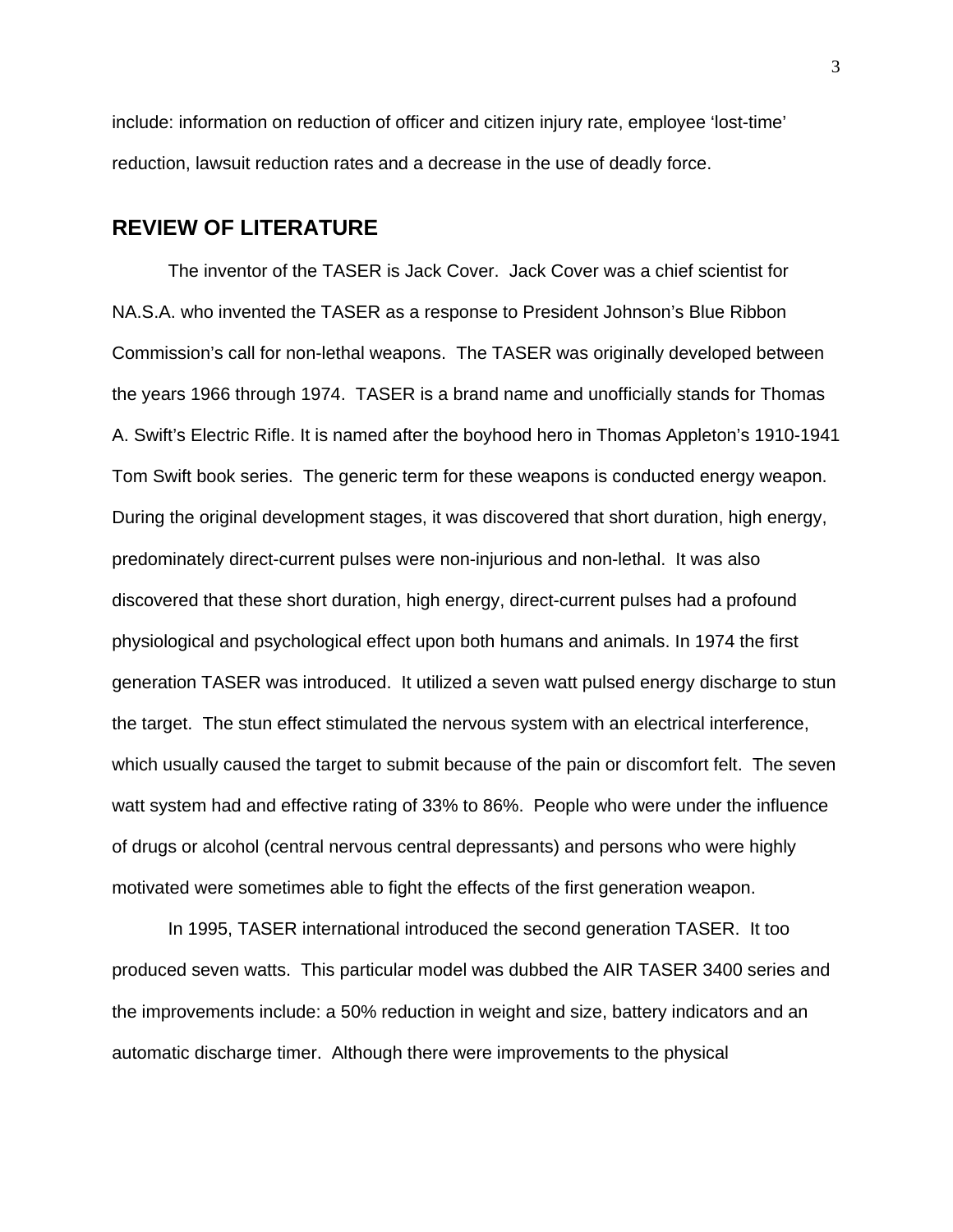characteristics of the AIR TASER 3400 series, this newer model could still be defeated by persons who were highly motivated or under the influence of drugs or alcohol.

 In 1999, the third generation TASER was introduced by TASER International. It was designated as the Advanced TASER M26. This new weapon was not like the two previous seven watt systems. The M26 Advanced TASER operated on 26 watts with a pulsed energy output known as elector-muscular disruption (EMD). This new model does not merely stun the suspect; it directly stimulates the muscles of the person it is deployed on. The muscle stimulation causes an uncontrollable contraction of the muscles. The EMD temporarily incapacitates the target regardless of the target's pain tolerance or mental status. This advancement moved the TASER away from a pain compliance device and is now an EMD device, which is more effective.

Thousands of volunteers from various military and police agencies received a hit from the M26 Advanced TASER. According to TASER International, these voluntary exposures resulted in a 99% immediate incapacitation rate. The volunteers were incapacitated in less than ½ of a second.

The fourth generation TASER X26 was introduced in the year 2006. This newest and latest version of the TASER utilizes a shaped-pulse that transmits its energy into the central nervous system of the target, which causes an immediate, involuntary incapacitation. The previous models used a high-energy, blunt-pulse that lost 90% of its energy penetrating barriers of the target such as clothing and skin. Because of this energy loss, the previous TASER models required large batteries that added weight and size. The new, shaped-pulse technology resulted in a design that: is 60% smaller, 60% lighter and delivers 105 muscular disruption units.

So why should law enforcement agencies allow officers to carry the TASER? The main reasons are to save lives, reduce the amount of deadly force incidents, reduce officer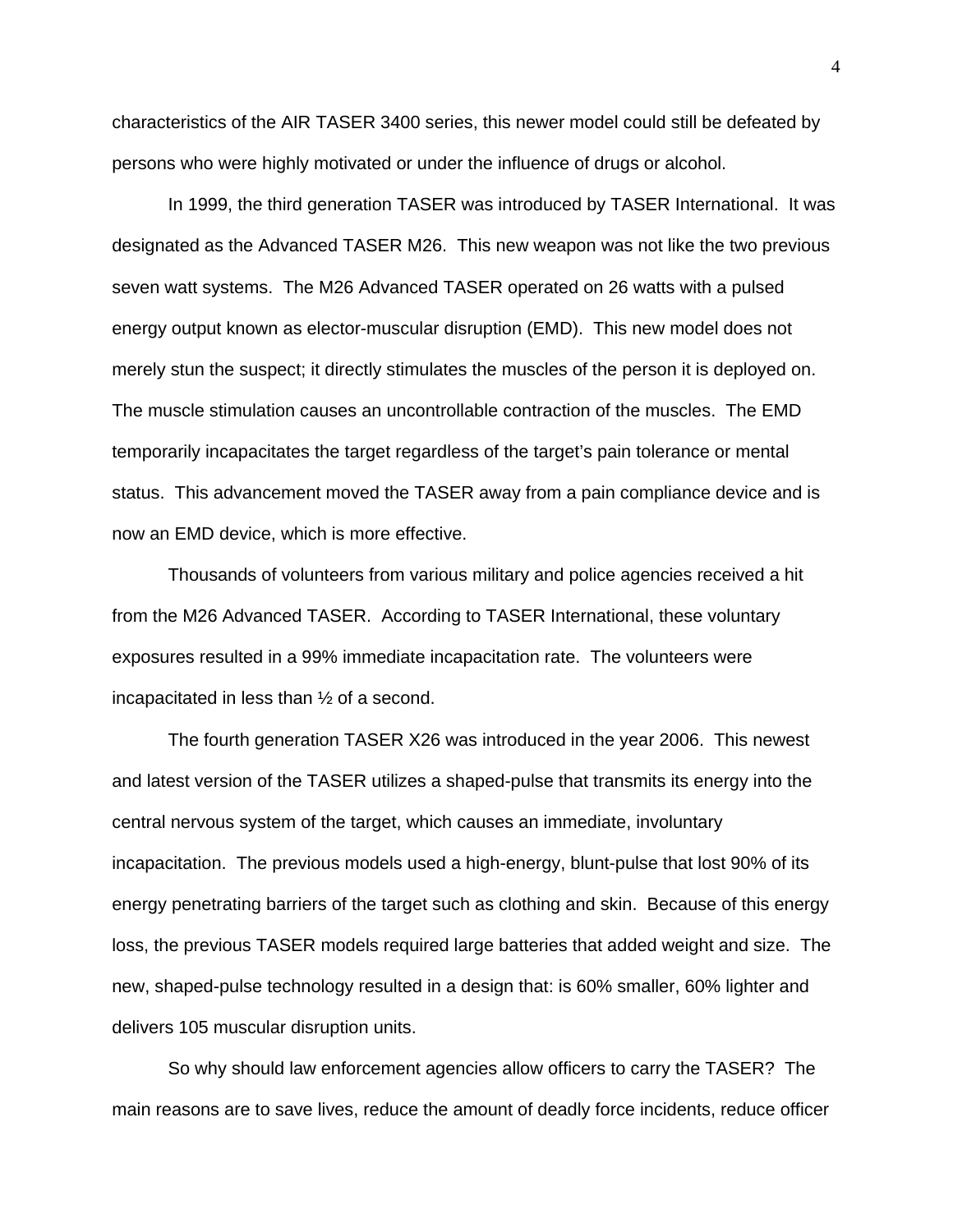injury and to reduce liability. According to Sergeant Michael Harding (who is the TASER projector for the Los Angeles Sheriff's Department), the department did a study of closed lawsuits over a two-year period, which did not include ongoing lawsuits. (Tactical Response, 2003) Three high payout "use of force" lawsuits totaled \$2,500,000 were awarded to the plaintiffs in excessive use of force lawsuits.. This research study also looked at whether the use of a TASER might have been appropriate had one been available. In the three high payout cases, the successful use of a TASER might have saved lives and liability. The study also found that when a TASER was shown and sparked by an officer, or the laser dot was aimed at suspects, suspects gave up 33% of the time.

As of 2003, the Phoenix, AZ, Police Department is the largest law enforcement agency under full TASER deployment. Since full deployment in February of 2003, the Phoenix Police Department has seen a dramatic decrease in shootings and suspect injuries. Beanbag use (which is another less-lethal option utilized to subdue violent offenders) is also way down. The beanbag can be deployed with a standard 12-gauge shotgun or a 37/38 millimeter cannon. Commander Harry Markely encourages other law enforcement agencies to have full TASER deployment, saying that his department couldn't live without TASERS, they are that effective (H. Markely, personal communication, December 21, 2005). Sheriff Ken Beary of the Orange County, FL, Sheriff's Office reported that injuries to deputies have dropped 80% since his agency began using TASERS (H. Markely, personal communication, December 21, 2005).

During the 2003 TASER Tactical Conference, a medical discussion of various tests completed on sheep and pigs showed that the use of the TASER did not precipitate heart attacks or cause ventricular fibrillation. Additionally, Amnesty International has concerns about deaths and ill treatment involving police use of TASERS. Amnesty International claims to acknowledge the importance of non-lethal or less-than-lethal force options to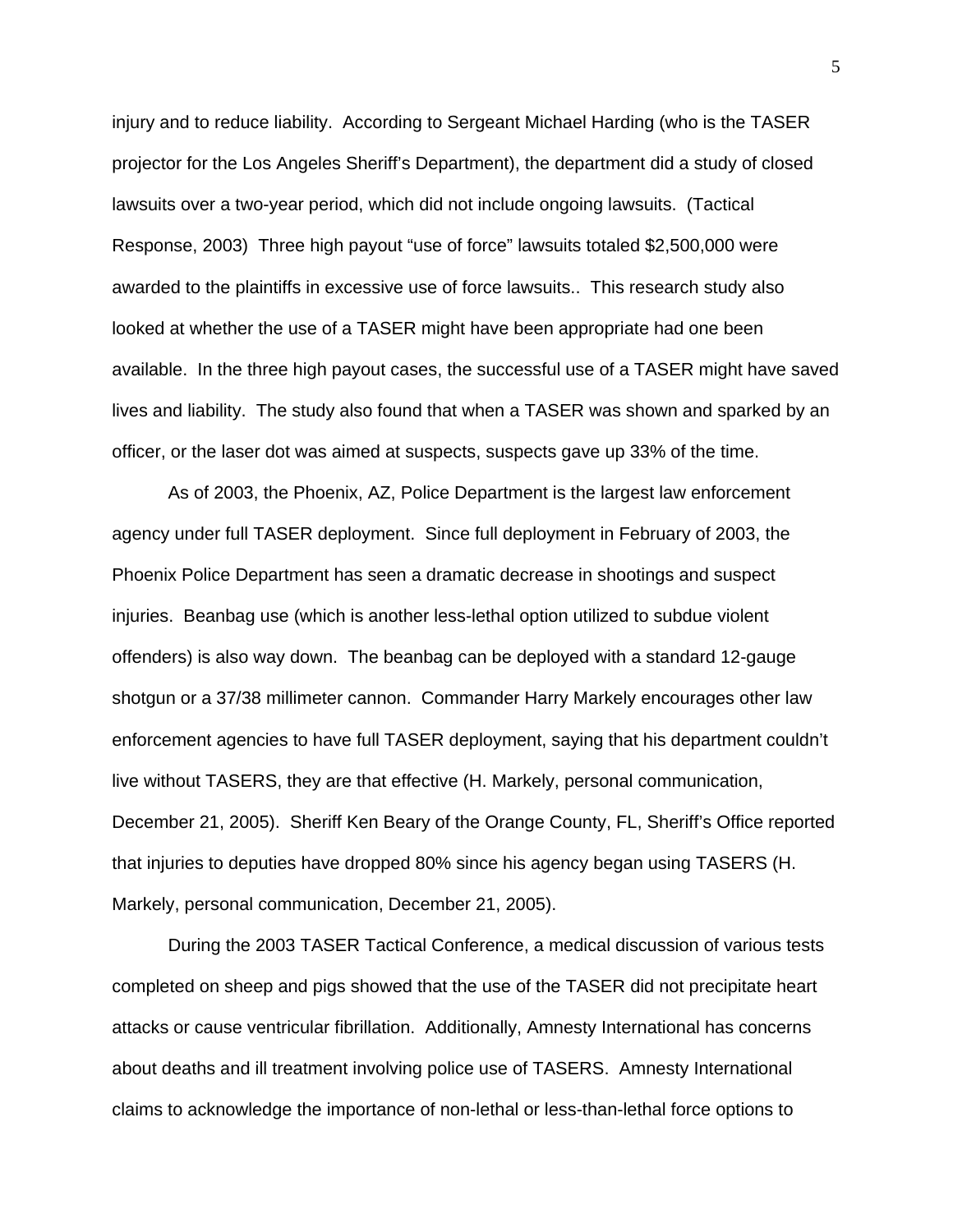decrease the risk of death or injury that are inherent in the use of firearms or other impact weapons. However, the use of stun technology in law enforcement raises a number of concerns for the protection of human rights. Since TASERS are relatively compact, portable and easy-to-use TASERS have the ability to inflict pain without leaving any type of serious mark or noticeable injury to the suspect, these types of weapons may be utilized for abuse by dishonest officials, as Amnesty International claims to have documented numerous cases around the world.

Amnesty International goes on to claim that although U.S. law enforcement agencies stress that training and built-in safeguards (such as computer data ports that can record the time, date and duration of each TASER firing cycle) reduce the potential for abuse, these safeguards do not go far enough. They also claim that evidence suggests that the TASERS are being used not only to avoid lethal force situations, but also as a routine force option to apprehend non-compliant or disturbed persons who do not pose a serious danger to themselves or others. In these type of incidents Amnesty International claims that the use of TASERS appear to violate international standards prohibiting torture or other cruel and inhumane treatment.

The use of a device that produces a powerful electro-shock against unruly, disturbed, intoxicated, but non-dangerous persons, people who are non-compliant, but who do not pose a probable threat of serious injury to themselves or others, is an excessive use of force, according to Amnesty International. Amnesty International says that using such a shock could also be considered torture or cruel and unusual punishment. Amnesty International is also disturbed to note that some departments consider stun guns to constitute a low-level of force on par with other pain compliance techniques such as wrist locks and control holds. There are reports of stun guns being used for minor resistant behavior like prodding someone into a police car.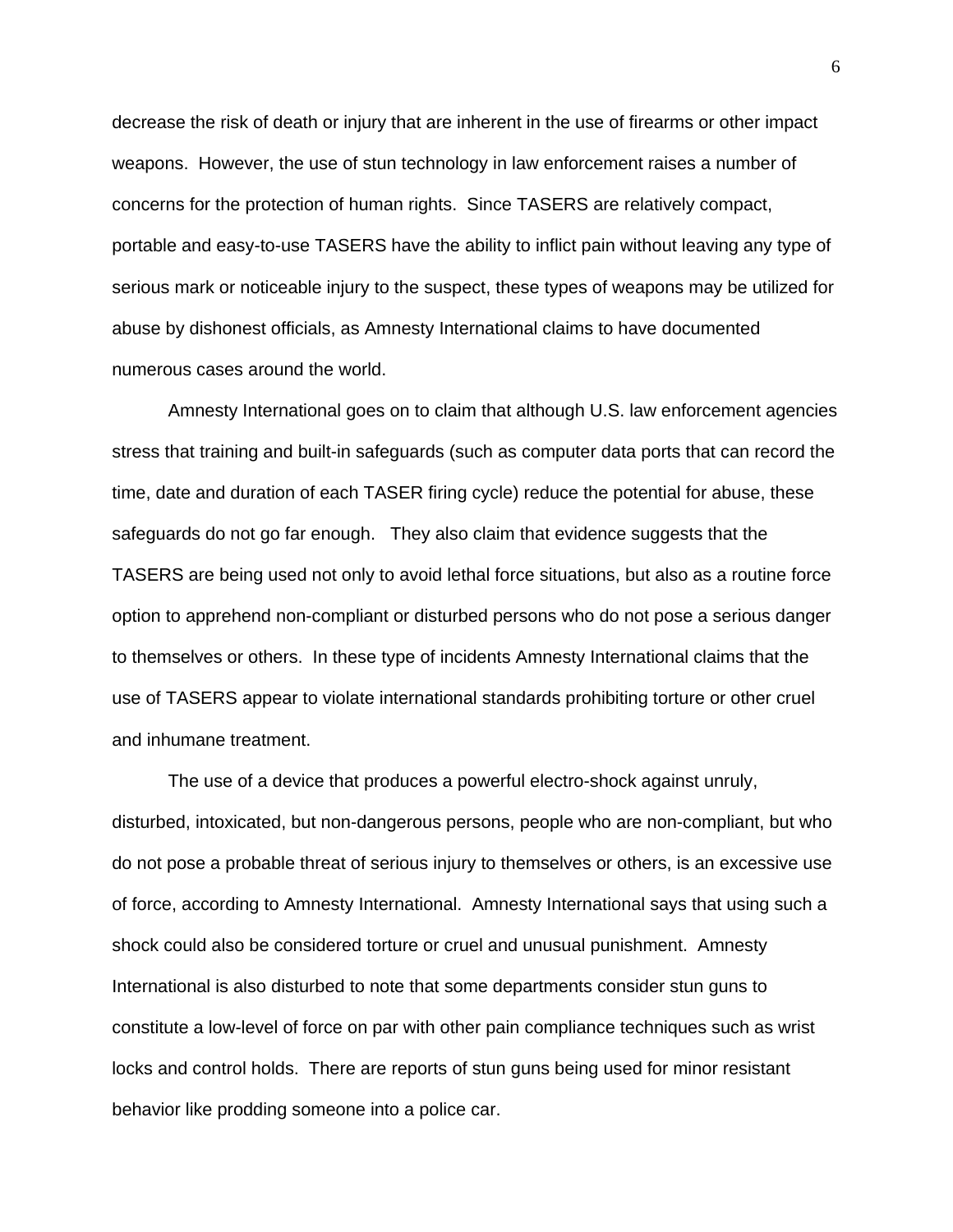TASERS have been promoted as reducing liability against law enforcement agencies for excessive force on the grounds that they are less likely to cause injury than other more dangerous or lethal weapons. However, Amnesty International is aware of a number of lawsuits in which individuals claim to have sustained serious injury or trauma as a result of TASERS.

In an article by Lise Olson of the Houston Chronicle; increased use of new equipment training and rules can cut incidents (police shootings). Expand the use of lesslethal weapons such as batons, pepper spray and TASERS as alternatives. In an article by Roma Khanna of the Houston Chronicle; she says police being called to quick on the TASER'S trigger.

Victor Ross, who is the Chief of Police in Glendale, Colorado, writes an article in the *American Police Beat*, entitled, *Follow the Money for the Truth*. (American Police Beat, 2004). In this article Ross explains that in the summer of 2003 officers from the Glendale Police Department responded to a call from a 15-year old male who was out-of-control and threatening his family with a knife. The 15-year old male would not comply with the officer's command and ended up being shot and killed. The ACLU was outraged that a TASER was not used to subdue the 15-year old male.

In the fall of the same year the Glendale Police Department responded to a call summoning assistance from paramedics regarding an out-of-control subject who was experiencing an overdose. The officer on scene utilized a TASER to gain control of the thrashing male so that medical personnel could treat him. The subject later died of an overdose. The ACLU then chastised the officer for using the TASER in this situation and has filed a lawsuit.

The ACLU would prefer that TASERS be moved up within the use of force continuum to a level equal to deadly force. If agencies accept the ACLU's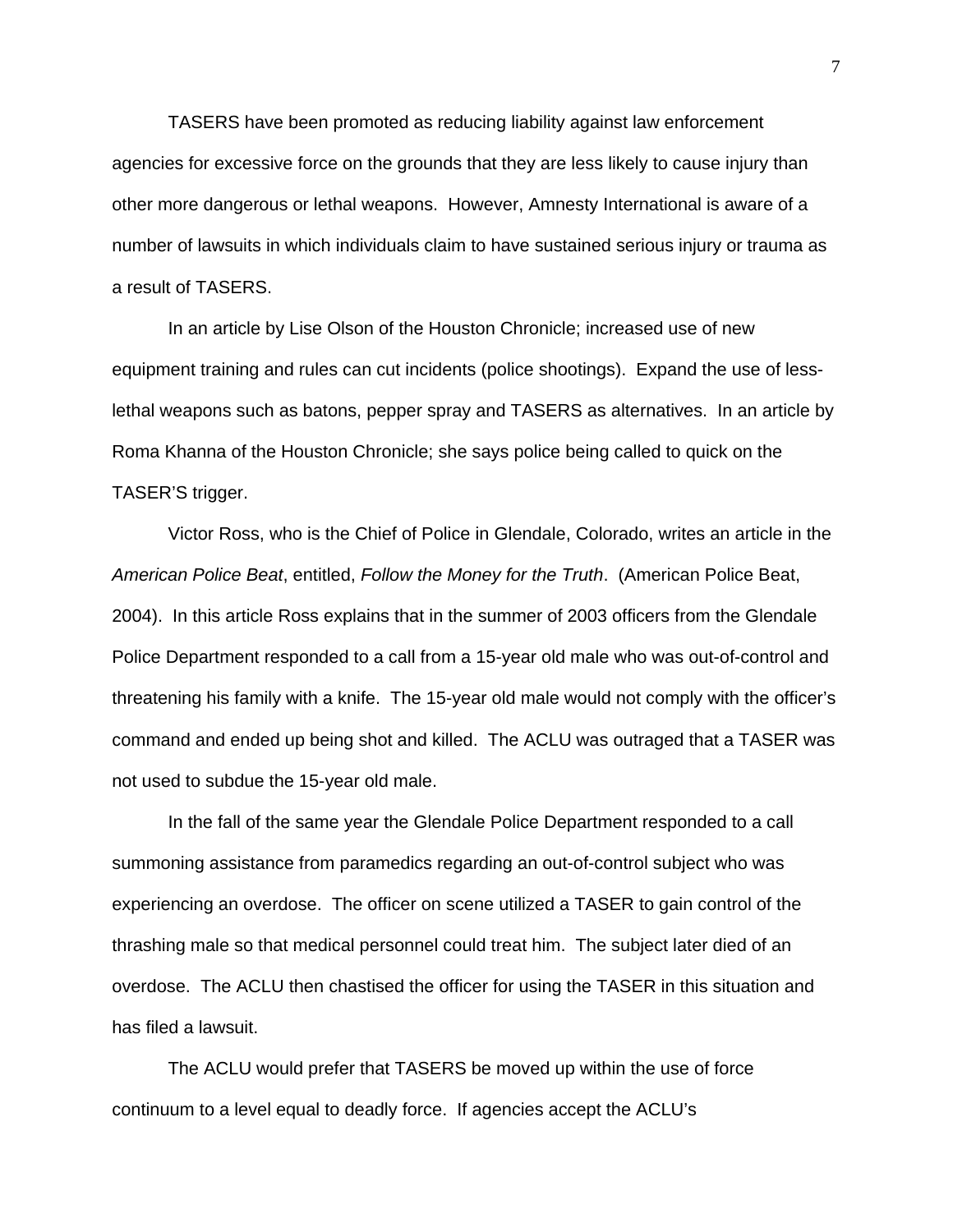recommendations, TASERS would be rendered useless in law enforcement. No officer is going to choose a TASER over a lethal weapon when confronted with deadly force.

The reality is, that the ACLU only wants officers to use TASERS in lieu of deadly force weapons. For example, if a suspect with a firearm confronted an officer, the ACLU would consider this the only time that an officer could justifiably use a TASER. TASERS frighten an organization that survives by collecting money from law enforcement agencies throughout the country via lawsuits. If officers stop physically fighting with suspects, reduce the number of fatal shootings by 75%, no longer get videotaped using nightsticks and batons on subjects; the ACLU will have trouble keeping funds coming in.

The similarities among law enforcement agencies and the information provided by TASER International are evident. TASERS save lives, reduce officer/suspect injury, and reduce department and officer liability. The current trend in progressive law enforcement agencies is to issue TASERS to their field personnel. Civil liberty groups also agree that more non-lethal or less lethal weapons must be utilized. However, these groups also believe the possibility for the misuse of the TASER exists.

#### **METHODOLGY**

Should law enforcement agencies allow or even require field level personnel to carry TASERS? Where should the TASER be placed in the use of force continuum? Is another level of force or piece of equipment even needed? Should the TASER replace the handgun?

The researcher proposes that law enforcement agencies should be allowed the use of the TASER and that all field personnel should be issued or allowed to purchase their own TASERS. The TASER should be placed at the same level as empty hand control tactics.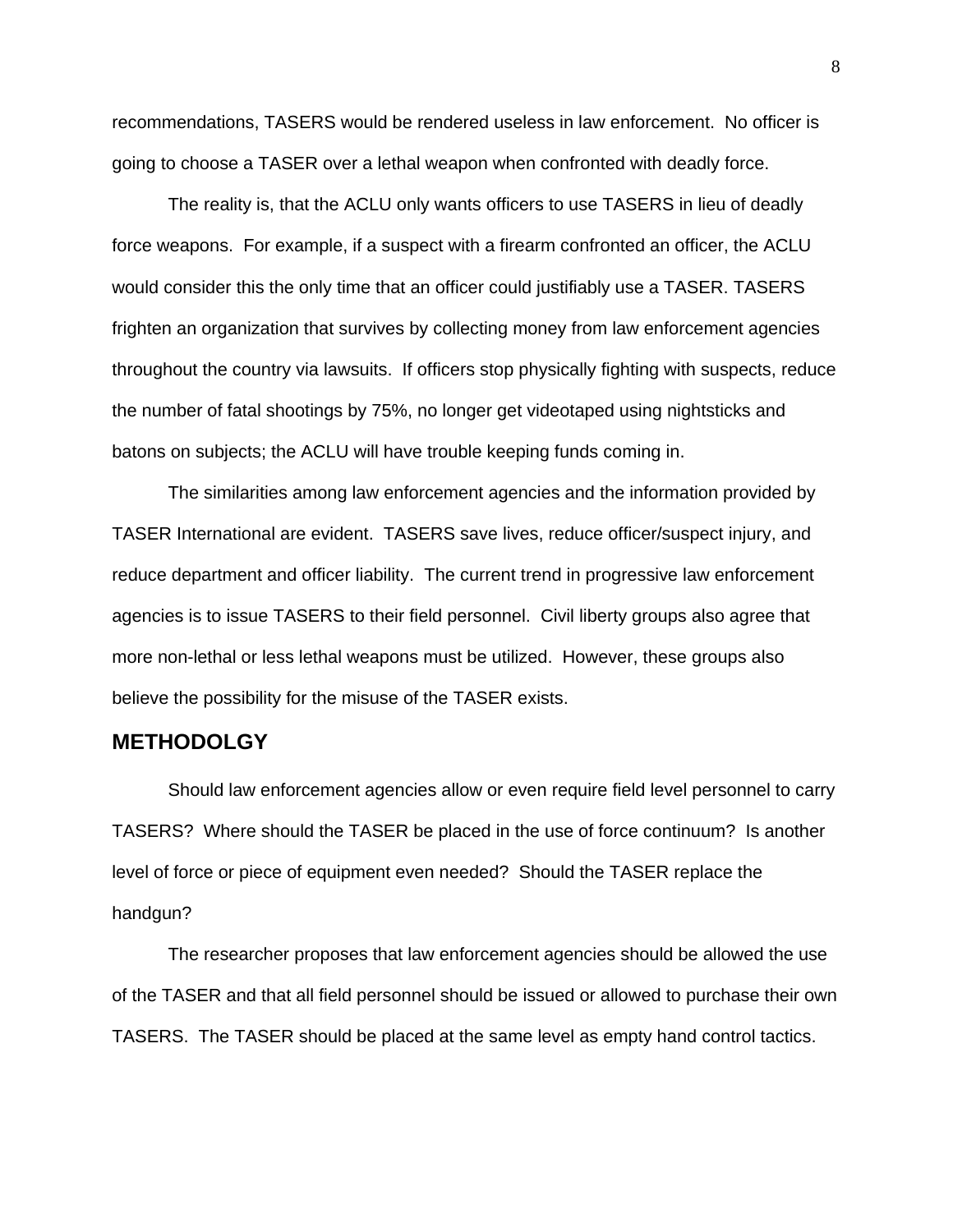This level of force should be added to the use of force continuum. No, the TASER should not replace the handgun or any other type of firearm.

The method of inquiry includes: numerous newspaper articles, both for and against the use of TASERS, published books on police use of force, Harris County Sheriff's Office policies on use of force, data provided by the Harris County Sheriff's Office TASER usage group, technical and training data provided by TASER, personal experience as a TASER instructor and operator, including two voluntary exposures to the TASER, one in the drive-stun mode and another in the full-deployment mode.

The survey measurement instrument used was a questionnaire of licensed peace officers of the State of Texas. The survey was submitted to forty law enforcement officers from forty (40) different Texas law enforcement agencies. The law enforcement agencies ranged from small rural agencies with less than 10 officers to very large urban agencies. The response rate was 100 %. The information obtained was analyzed by: determining how many of the agencies allowed the use of the TASER, how long the TASER has been in use in the agencies that allow its use, whether or not the TASER has been fully or partially deployed to field personnel, considering whether or not the personnel trained in the use of the TASER are required to submit to a voluntary exposure of the TASER and if they thought it was beneficial, determining what other types of less-lethal force options are available as use of force options, finding out if those surveyed were personally aware if the use of a TASER at their agency prevented an incident from evolving into the use of lethal force, and asking if their agency was not using TASERS, are they considering implementing the their use.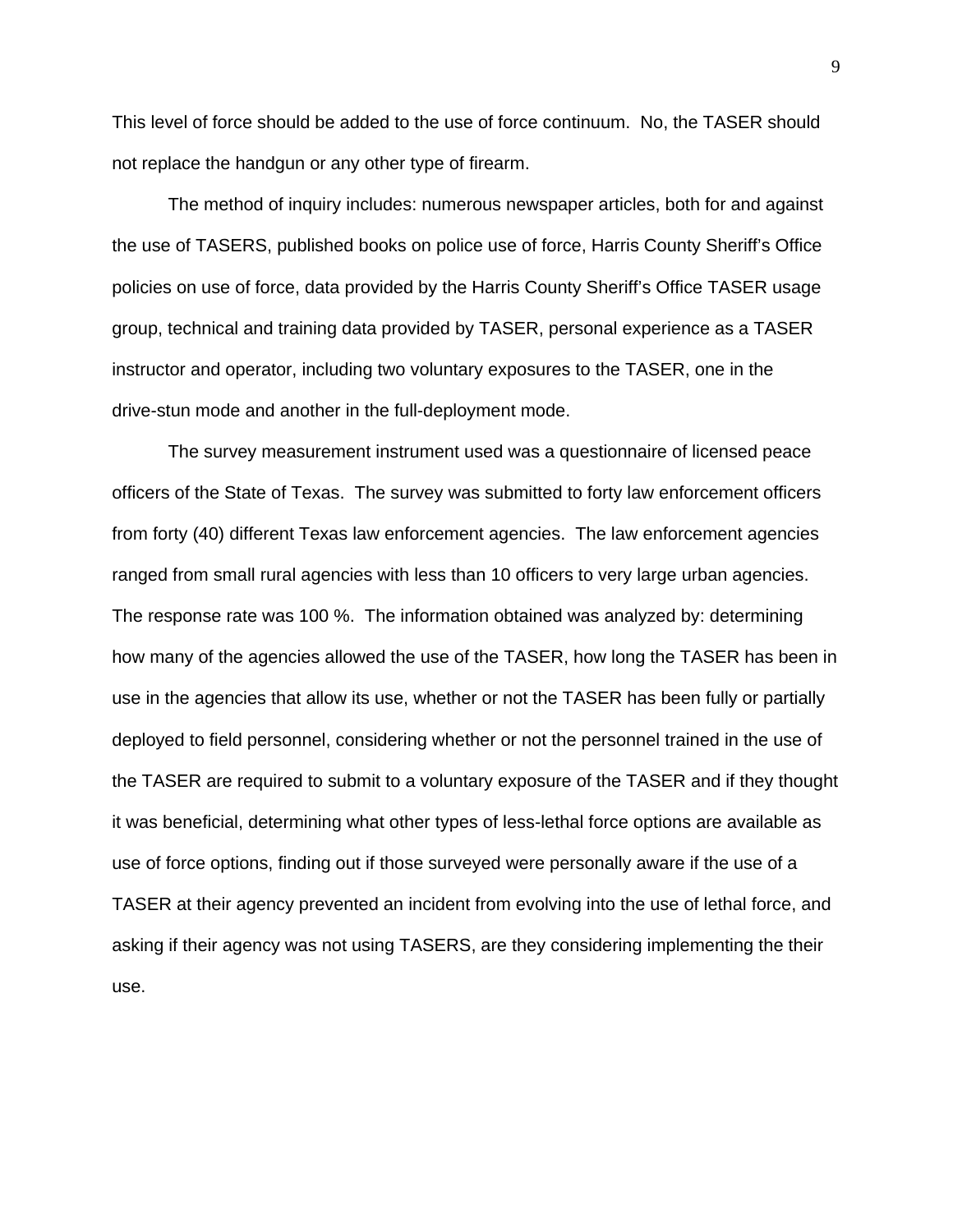#### **FINDINGS**

 The first two generations of the TASER appear not to have been very beneficial to the law enforcement field. The first two generations of the TASER had the ability to work as a pain compliance weapon on persons who were not highly motivated or using some type of alcohol or drug. However, they were not very effective on persons who were highly motivated or using some type of alcohol or drug. These earlier models only delivered 7 watts and twenty muscular disruption units, which only stunned the target.

 The third and fourth generation TASERS on the other hand are very effective according to TASER International, many law enforcement agencies and this author. The M26 and X26 TASERS both deliver twenty-six watts and 50,000 volts. The M26 delivers 100 muscular disruption units while the X26 delivers 105 muscular disruption units. Muscular disruption units are used to quantify the amount of incapacitation caused by a pulsed energy weapon. Both of these conducted energy weapons stun and override the central nervous system causing uncontrollable contractions of the muscle tissue, which affects the sensory and nervous systems causing incapacitation.

 Concerns about the amount of electricity expended by both the M26 and X26 seem to be of concern for individuals and groups who oppose the use of TASERS. This should not be an area of concern. High voltage plus low amperage equals a safe and effective weapon. It is not the volts that are dangerous it is the amperage. The M26 and X26 use 50,000 volts and only 0.004 amps. Modern pacemakers withstand electrical defibrillators several hundred times stronger than the TASER conducted energy weapons.

TASER International has conducted extensive animal testing that has shown no effect on heart rhythms or blood pressure. There have been 50,000 plus human volunteers since January of 2004. None of these volunteers suffered any type of serious injury. Some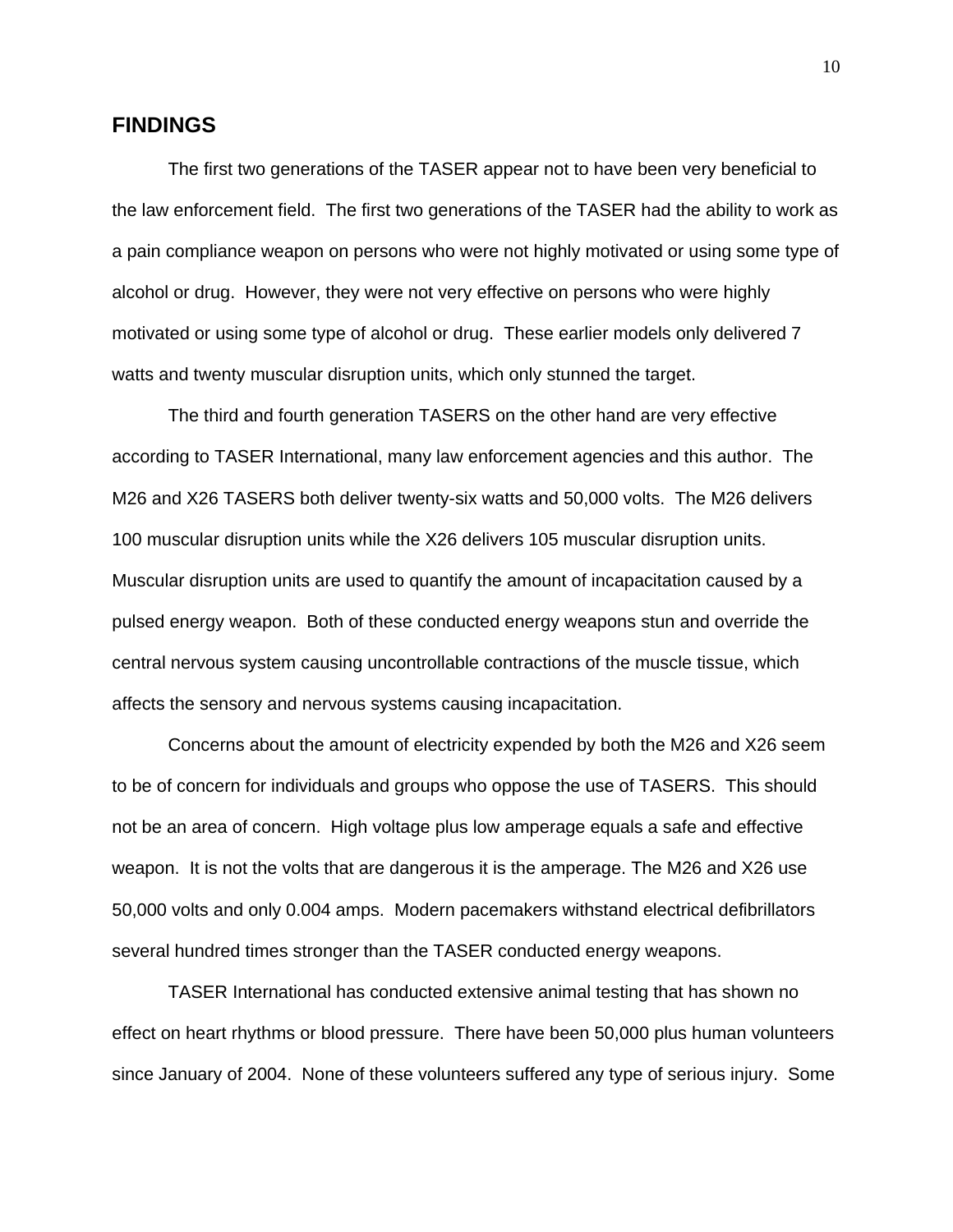did experience minor skin irritation, temporary blisters and redness or minor bleeding if probes puncture the skin. Of these voluntary exposures there was a 99% instant incapacitation in less than a second. The author was one of these volunteers and was immediately incapacitated. It was the most debilitating less-lethal weapon I have been exposed to. This author also witnessed a volunteer who had had a recent heart attack and had a stint in place receive a voluntary exposure. He was immediately incapacitated and recovered with no side affects as soon as the TASER was turned off.

## **Volunteer Exposure Comparison of Injury Rates**



\* Source: NCAA Injury Surveillance Systems Summary

TASER weapons might cause slight signature marks that resemble surface burns that may blister or appear red, eye injury if shot too high, strong muscle contractions or secondary injuries if the target falls. TASER weapons do not damage nervous tissue, cause serious burns, cause electrocution in wet environments or harm fetuses and generally does not cause urination or defecation.

TASER International provides the following statistics after implementing the use of TASERS at the noted law enforcement agencies: Officer injuries down 80% at the Orange County, FL, Sheriff's Office; use of lethal force down 78% at the Orange County, FL,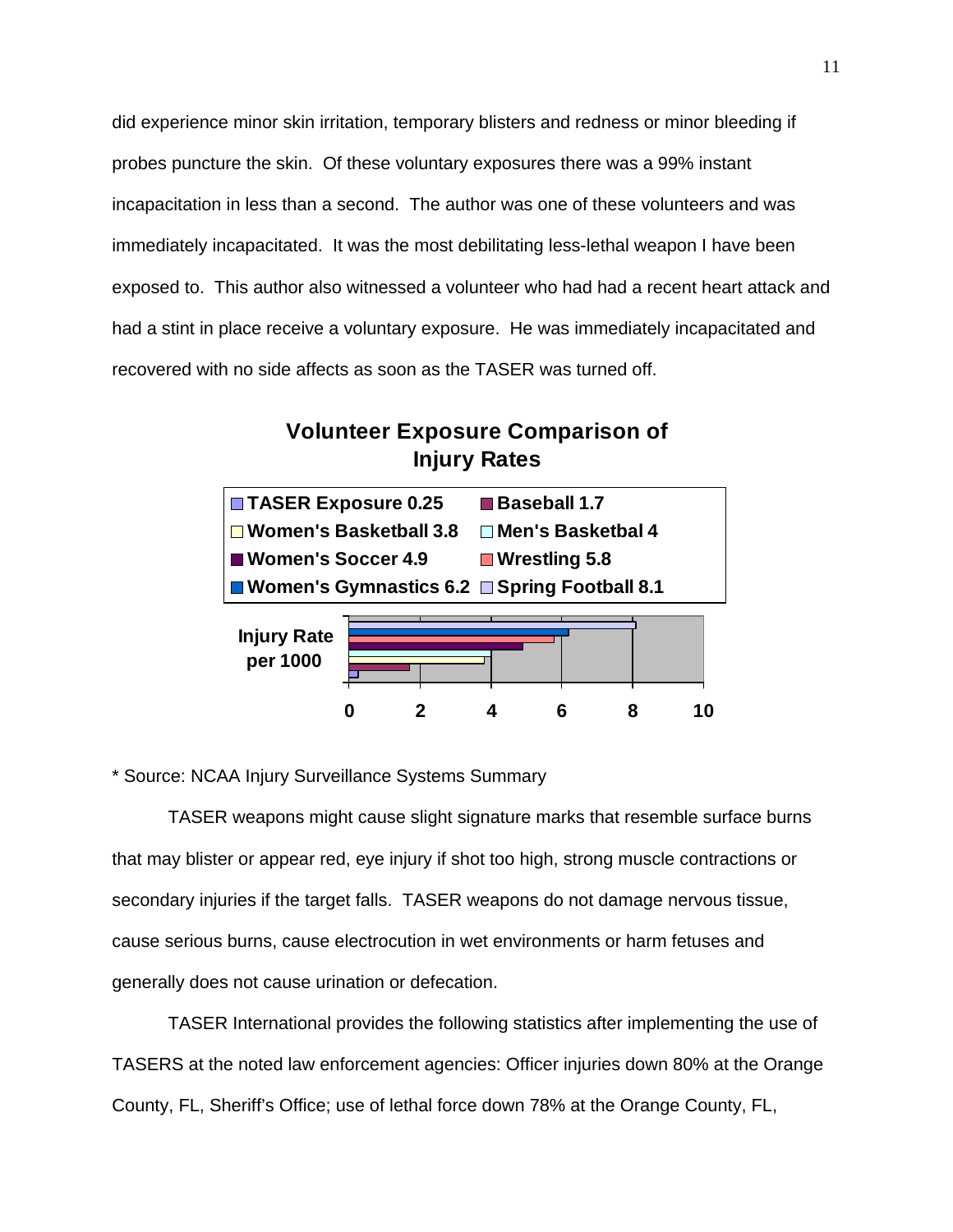Sheriff's Office; baton strikes down 56% at the Orange County, FL, Sheriff's Office, suspect injuries down 67% at the Phoenix, AZ, Police Department; liability savings of 2.5 million dollars at the Los Angeles, CA, Sheriff's Office.

 Several human rights groups are concerned about the possibility of using TASERS as a method of torture because they have the ability to inflict severe pain without leaving any type of substantial evidence that the TASER has been used. This concern is not valid in this authors few due to the serial data port which is an integral part of the TASER M26 and X26. The M26 is capable of storing the time, date and duration of each trigger cycling. Thus making it highly unlikely any officer would use the TASER unjustly or without cause. This author is personally aware of an incident where a law enforcement officer failed to document the use a TASER. After a complaint was filed, the officer in question admitted to using the TASER. However, he failed to disclose the correct number of times he cycled the trigger. This information was easily obtained from the data port and the officer was disciplined for failing to properly document the TASER usage and for not being truthful in an investigation. This is evidence that the data port was used properly.

What can go wrong when using the TASER? It could ignite gas fumes in methamphetamines laboratories, or when used around aerosol chemical agents or other flammable or combustible environments. More examples of what might cause TASER failure include: administering a hit over clothing more than 2 inches thick, single dart hits, low batteries, operator error, low nerve/muscle mass, cartridge failure, and wire breaks.

Another problem that has been encountered after deployment of TASERS is officers accidentally drawing their handgun and discharging them instead of the TASER. At least two of these incidents have been documented. In Rochester, MN, an officer arrived on a scene to find a fellow officer engaged in a fight with a suspect. This officer placed his black M26 TASER in his pants pocket on the same side as his primary weapon. When the officer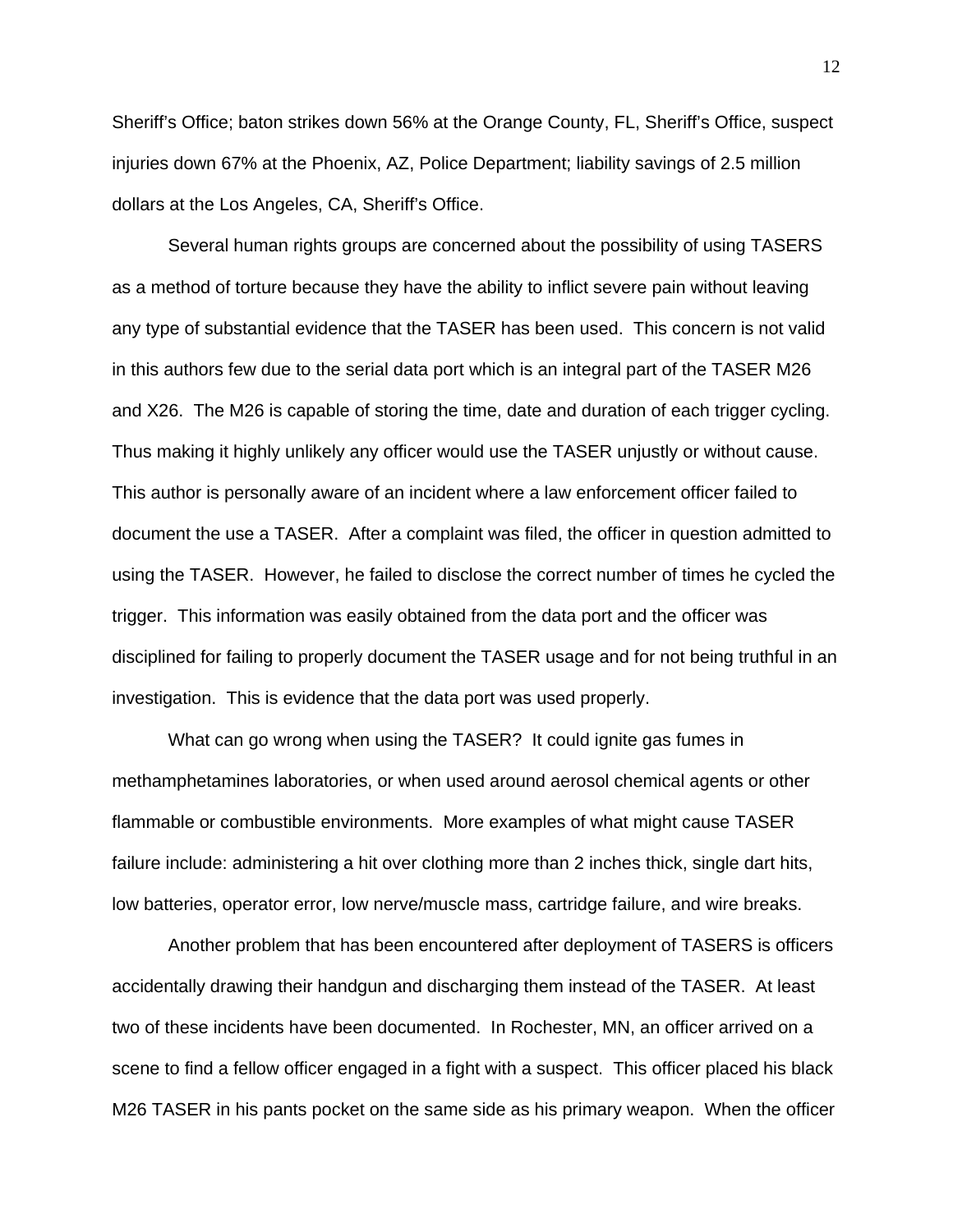became involved in the struggle himself, he decided to use the TASER and accidentally drew his primary weapon and fired one round, striking the suspect near his kidney. The suspect survived. Since this incident the Rochester Police Department has changed the color of their TASERS to yellow. In Madera, CA a female officer mistook her handgun for a TASER and fired one round into the chest of a suspect and killed the suspect. The officer was carrying the TASER on her thigh slightly below he handgun. TASER less-lethal weapons are legal for citizen self-defense in forty-three states. If they are available to the general public, they should be available for use in all law enforcement agencies.

The survey revealed that 40% of the agencies include TASERS as a use of force option. TASERS in these agencies have been in use on average for 1.5 years. Eighty-two percent of the agencies place the TASER at or before pepper spray and the other 12% place it above pepper spray and 6% did not know where it was placed on their use of force continuum. Forty-five percent of agencies fully deploy the TASER and the other 55% partially deploy it. Eighty-two percent of the officers certified to carry the TASER received a voluntary exposure, whereas 18% did not. Of those officers who received the voluntary exposure, 100% thought the exposure was beneficial. Fifty percent of the officers surveyed were personally aware of an instance when the use of a TASER prevented an incident from evolving into a lethal force incident. Of those agencies that do not include TASERS as a use of force option, 37% are considering including them as a use of force option.

A review of TASER usage at the Harris County Sheriff's Office between September 2004 and July 2005, revealed that 93% of the time that a TASER was used, it was effective. There were no serious injuries or deaths reported at the Harris County Sheriff's Office as a result of using a TASER. This reveals that TASER usage at the Harris County Sheriff's Office has been effective.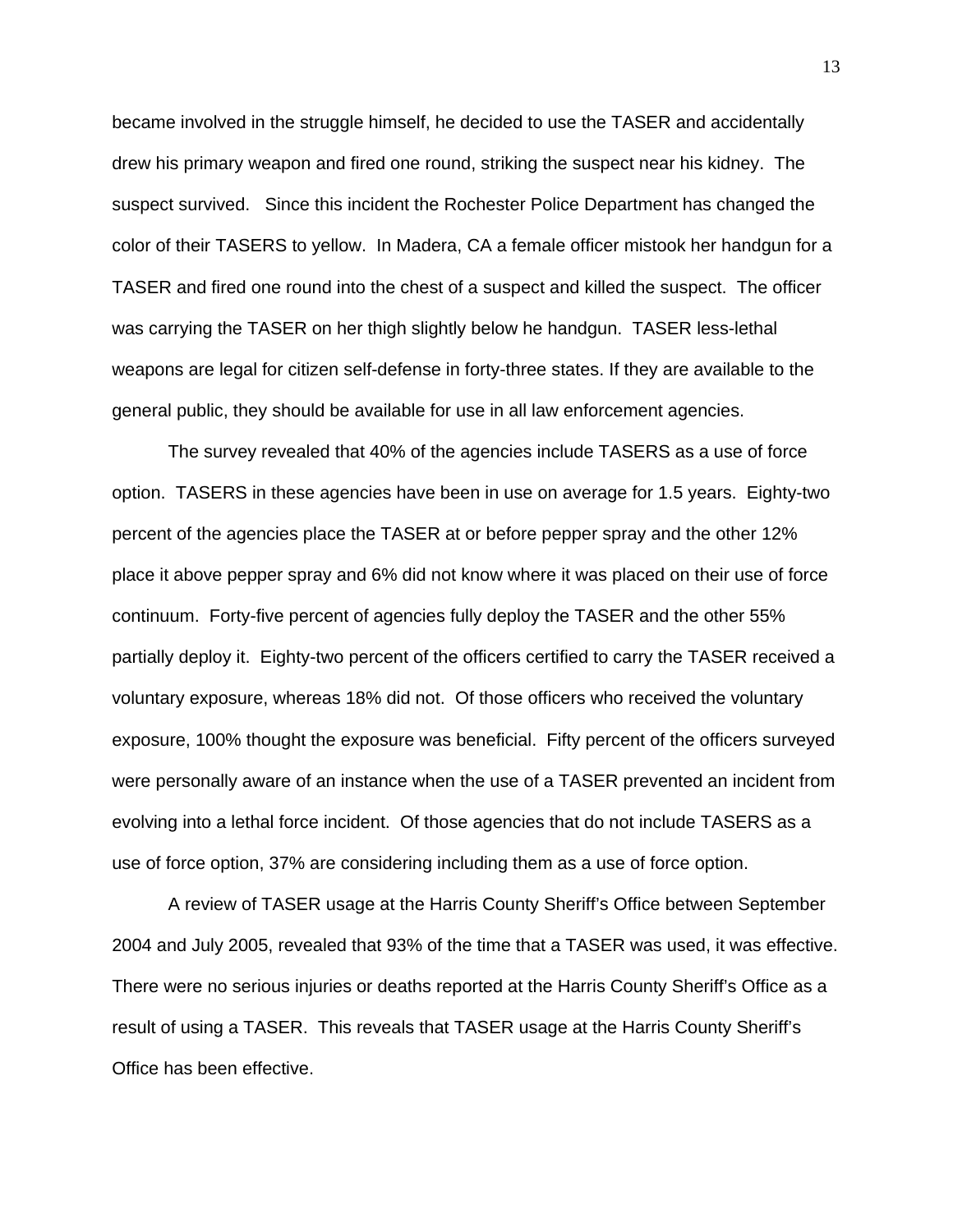#### **CONCLUSIONS**

Should law enforcement add another level of force or tool (TASERS) to the use of force continuum? The author hypothesized that the research would indicate that yes, law enforcement agencies should allow their field officers to carry TASERS. This author concludes that TASERS will continue to be used by law enforcement agencies, and that more law enforcement agencies will implement the use of TASERS and eventually, civilians will also purchase and use TASERS. The author also discovered that because of the increased use of TASERS, the use of lethal force by law enforcement should decrease, officer suspect injury rates should decrease, worker compensation claims should decrease and live will be saved. Citizens who fear becoming the victim of crime will have their fears reduced. This author also concludes that civil rights groups such as the American Civil Liberties Union, Amnesty International and other special interest groups will continue to denounce the use of TASERS even though they save lives.

The findings of the research and the subsequent conclusions did support the hypothesis. TASERS save lives and they should be deployed to all field personnel and placed at or before the same level as pepper spray on the use of force continuum. The only limitations that hindered this study were the various incidences of death that Amnesty International attributed to the use of a TASER.

This study is relevant to law enforcement because it is the best tool made available to immediately incapacitate a subject without causing any serious or prolonged injury. Law enforcement agencies, their parent governmental entity and the community that these agencies serve will all benefit and be affected from the findings of this research.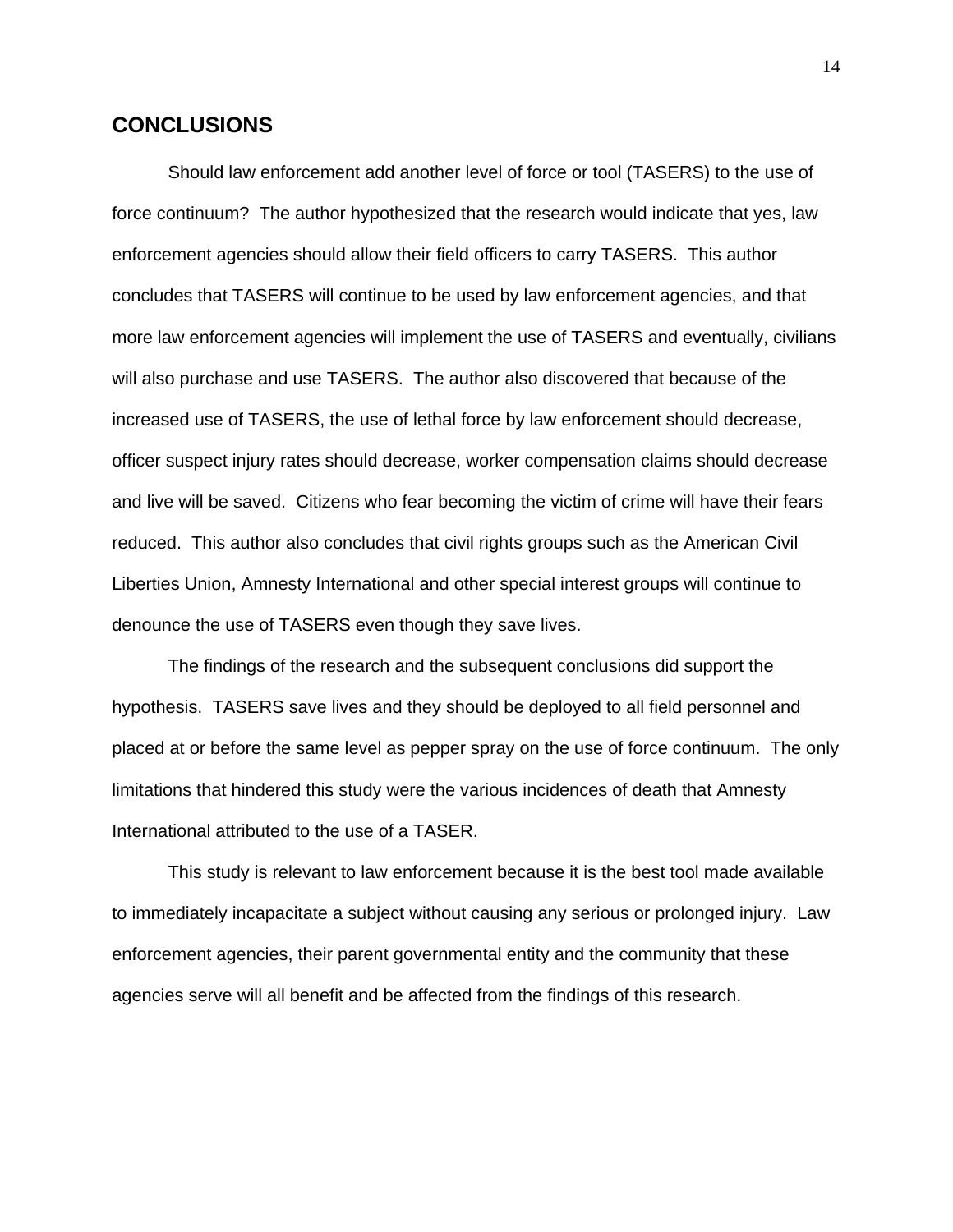## **REFERENCES**

- Olsen, L. (2004, July). Police shootings can be reduced. *The Houston Chronicle*, pp. A, 1, A17.
- Ross, V. (2004, September). American Police Beat.
- TASER International Training Video & Information Disk Version 11 (2004).
- Weiss, J. (2003, Fall). Tactical Response.
- *United states of america excessive and lethal force? Amnesty international's concerns about deaths and ill-treatment involving police use of tasers*. Retrieved December 1, 2004, from http://www.webamnesty .org/lirary/print/ENGAMR511392004 UNITED